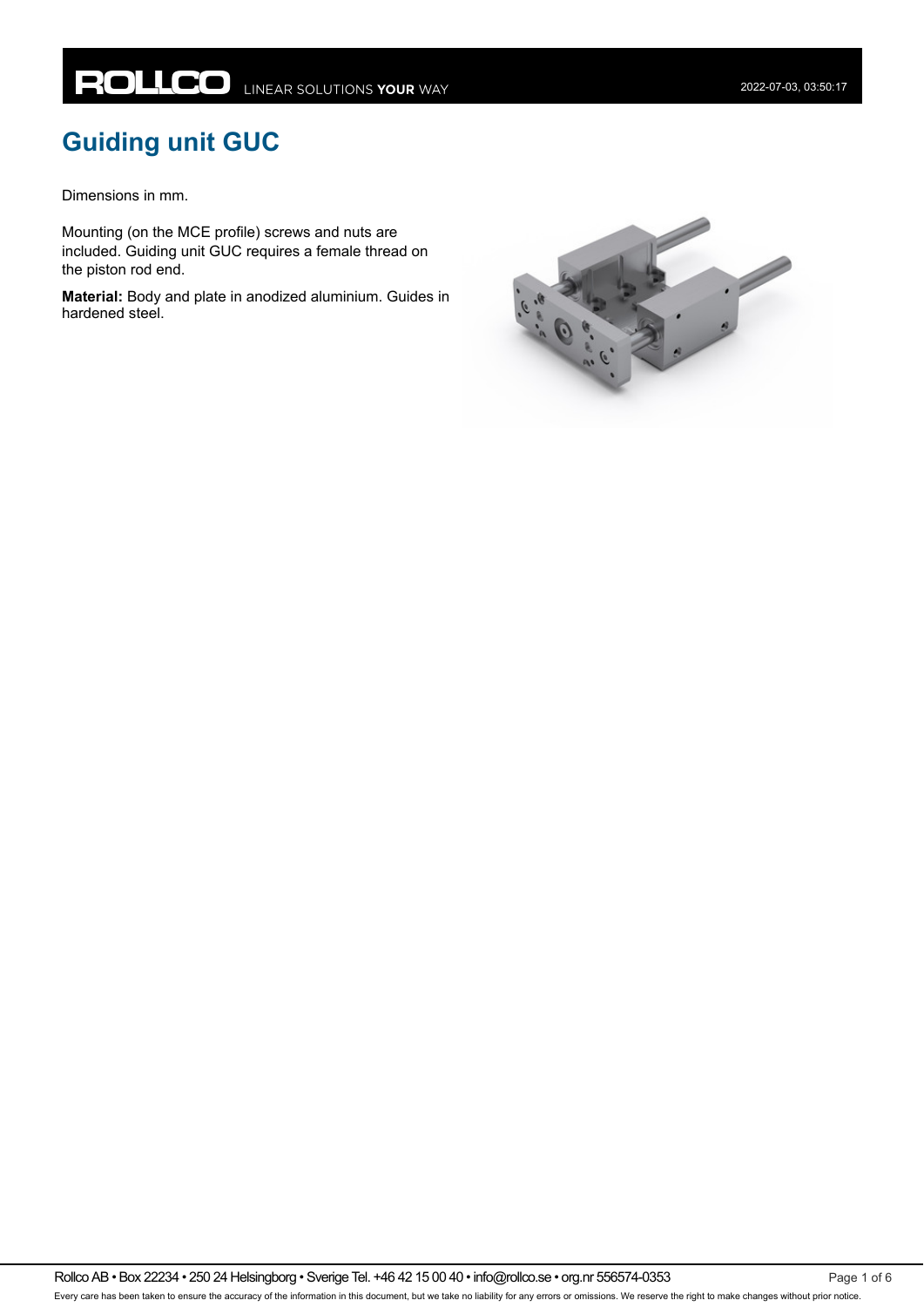## **Variant Data**

| <b>Designation</b> | Compatible with <b>b</b> |  |  |  |
|--------------------|--------------------------|--|--|--|
| <b>GUC 25</b>      | MCE 25                   |  |  |  |
| <b>GUC 32</b>      | <b>MCE 32</b>            |  |  |  |
| <b>GUC 45</b>      | <b>MCE 45</b>            |  |  |  |

Rollco AB • Box 22234 • 250 24 Helsingborg • Sverige Tel. +46 42 15 00 40 • info@rollco.se • org.nr 556574-0353 Page 2 of 6 Every care has been taken to ensure the accuracy of the information in this document, but we take no liability for any errors or omissions. We reserve the right to make changes without prior notice.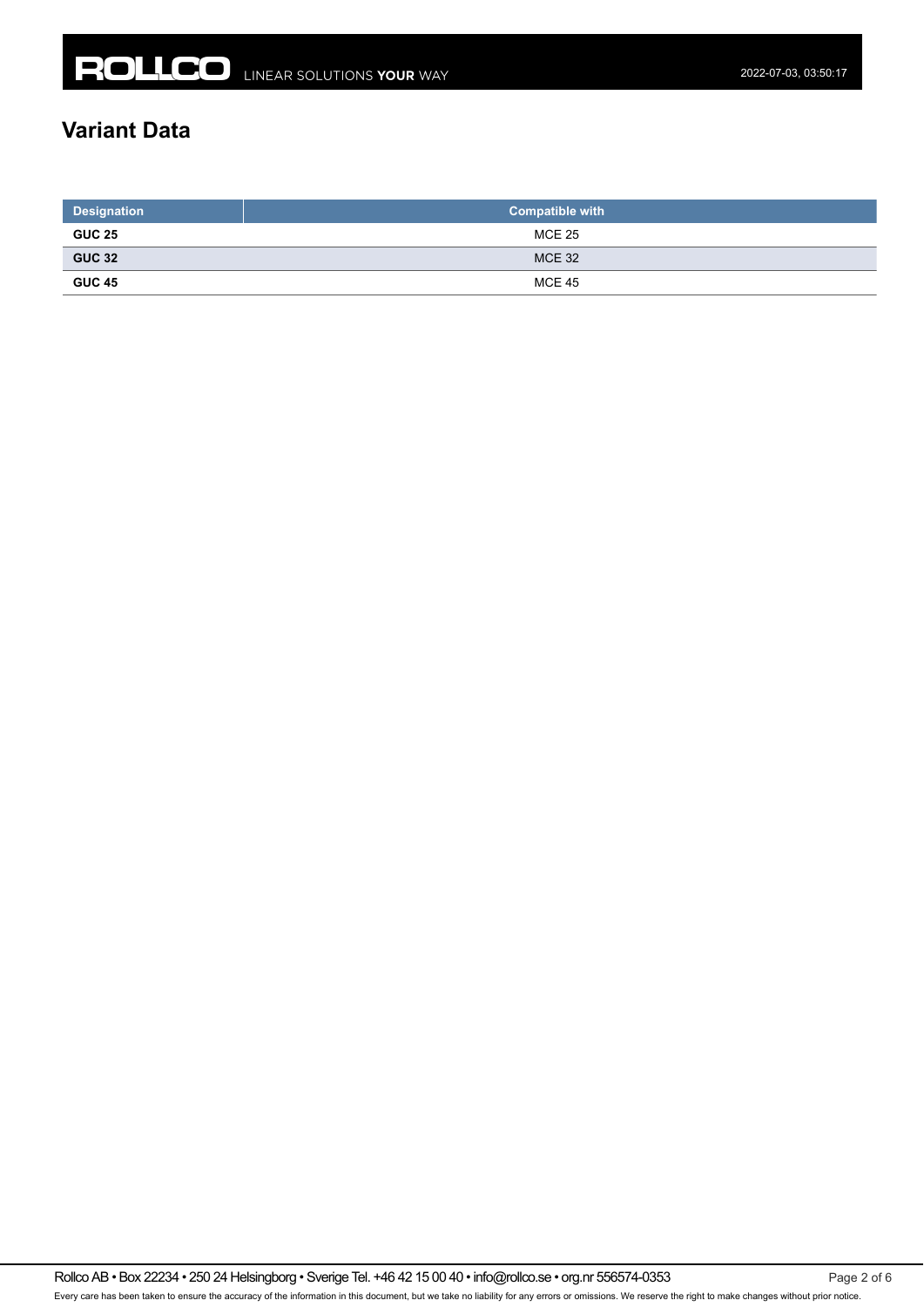### **Dimensions**





A (GUC 25)







A (GUC 32, 45)







Rollco AB • Box 22234 • 250 24 Helsingborg • Sverige Tel. +46 42 15 00 40 • info@rollco.se • org.nr 556574-0353 Page 3 of 6

Every care has been taken to ensure the accuracy of the information in this document, but we take no liability for any errors or omissions. We reserve the right to make changes without prior notice.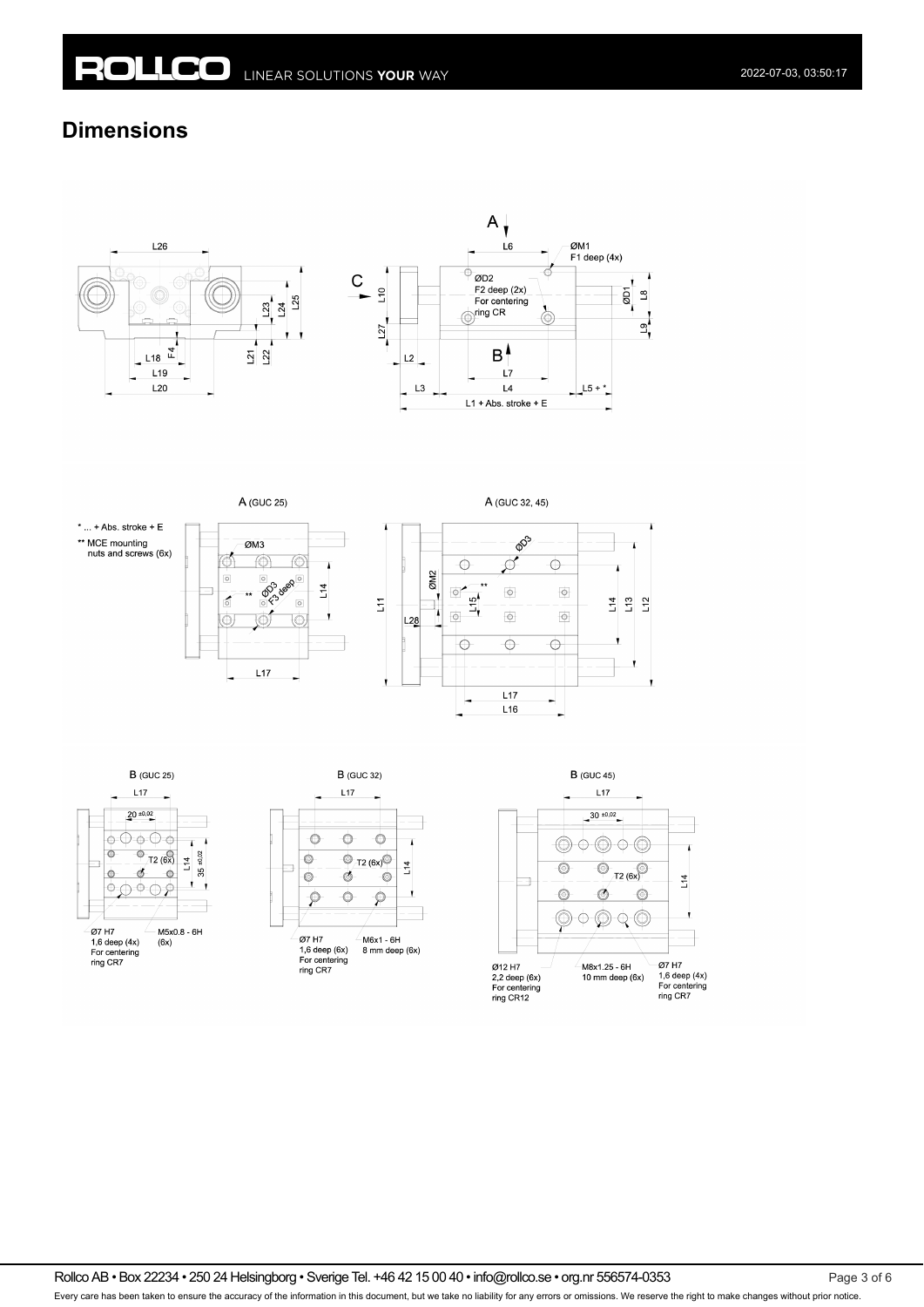### **Dimensions**













| <b>Designation</b> |                | L1             | L2             | L3             | L4                       | L5        | L6             | L7              | L8             | L9             |
|--------------------|----------------|----------------|----------------|----------------|--------------------------|-----------|----------------|-----------------|----------------|----------------|
| <b>GUC 25</b>      |                | 88             | 8              | 18             | 50                       | 20        | 32             | 32 $(\pm 0.02)$ | 20             | 7,50           |
| <b>GUC 32</b>      |                | 117            | 10             | 22             | 75                       | 20        | 44             | 44 (±0.02)      | 25             | 11,50          |
| <b>GUC 45</b>      |                | 150            | 14             | 30             | 100                      | 20        | 56             | 56 $(\pm 0.02)$ | 30             | 17,50          |
|                    |                |                |                |                |                          |           |                |                 |                |                |
| <b>Designation</b> | L10            | L11            | L12            | L13            | L14                      | L15       | L16            | L17             | L18            | L19            |
| <b>GUC 25</b>      | 24,50          | 74,50          | 75             | 57             | 32                       | 13,50     | 40             | 40              | 19             | 25,50          |
| <b>GUC 32</b>      | 31,50          | 89,50          | 90             | 69             | 44 (±0.02)               | 13,50     | 60             | 50 $(\pm 0.02)$ | 28             | 33,50          |
| <b>GUC 45</b>      | 44,50          | 109,50         | 110            | 86             | 56 $(\pm 0.02)$          | 20        | 60             | $60 (+0.02)$    | 38             | 46,50          |
|                    |                |                |                |                |                          |           |                |                 |                |                |
| <b>Designation</b> | L20            | L21            | L22            | L23            | L24                      | L25       | L26            | L27             | L28            | D <sub>1</sub> |
| <b>GUC 25</b>      | 45             | 1,50           | 5              | 12,50          | 12,50                    | 30        | 39             | 5,25            | 7,30           | 8              |
| <b>GUC 32</b>      | 60             | 4,50           | 8              | 16             | 32                       | 40        | 54             | 8,25            | 8              | 10             |
| <b>GUC 45</b>      | 80             | 10,50          | 10             | 22,50          | 47                       | 55        | 67             | 10,25           | 10,50          | 12             |
|                    |                |                |                |                |                          |           |                |                 |                |                |
| <b>Designation</b> | D <sub>2</sub> | D <sub>3</sub> | M1             | M <sub>2</sub> | M3                       | $T1$ (Nm) | <b>T2 (Nm)</b> | F <sub>1</sub>  | F <sub>2</sub> | F <sub>3</sub> |
| <b>GUC 25</b>      | 5 (H7)         | 8              | M3             | M4             | M <sub>5</sub>           | 2,80      | 0,30           | 12              | 1,30           | 4,50           |
| <b>GUC 32</b>      | 7 (H7)         | 5,10           | M4             | M <sub>5</sub> | $\overline{\phantom{a}}$ | 5,60      | 1,20           | 12              | 1,60           |                |
| <b>GUC 45</b>      | 7 (H7)         | 6,60           | M <sub>5</sub> | M <sub>6</sub> |                          | 9,60      | 2,20           | 12              | 1,60           |                |

Rollco AB • Box 22234 • 250 24 Helsingborg • Sverige Tel. +46 42 15 00 40 • info@rollco.se • org.nr 556574-0353 Page 4 of 6

Every care has been taken to ensure the accuracy of the information in this document, but we take no liability for any errors or omissions. We reserve the right to make changes without prior notice.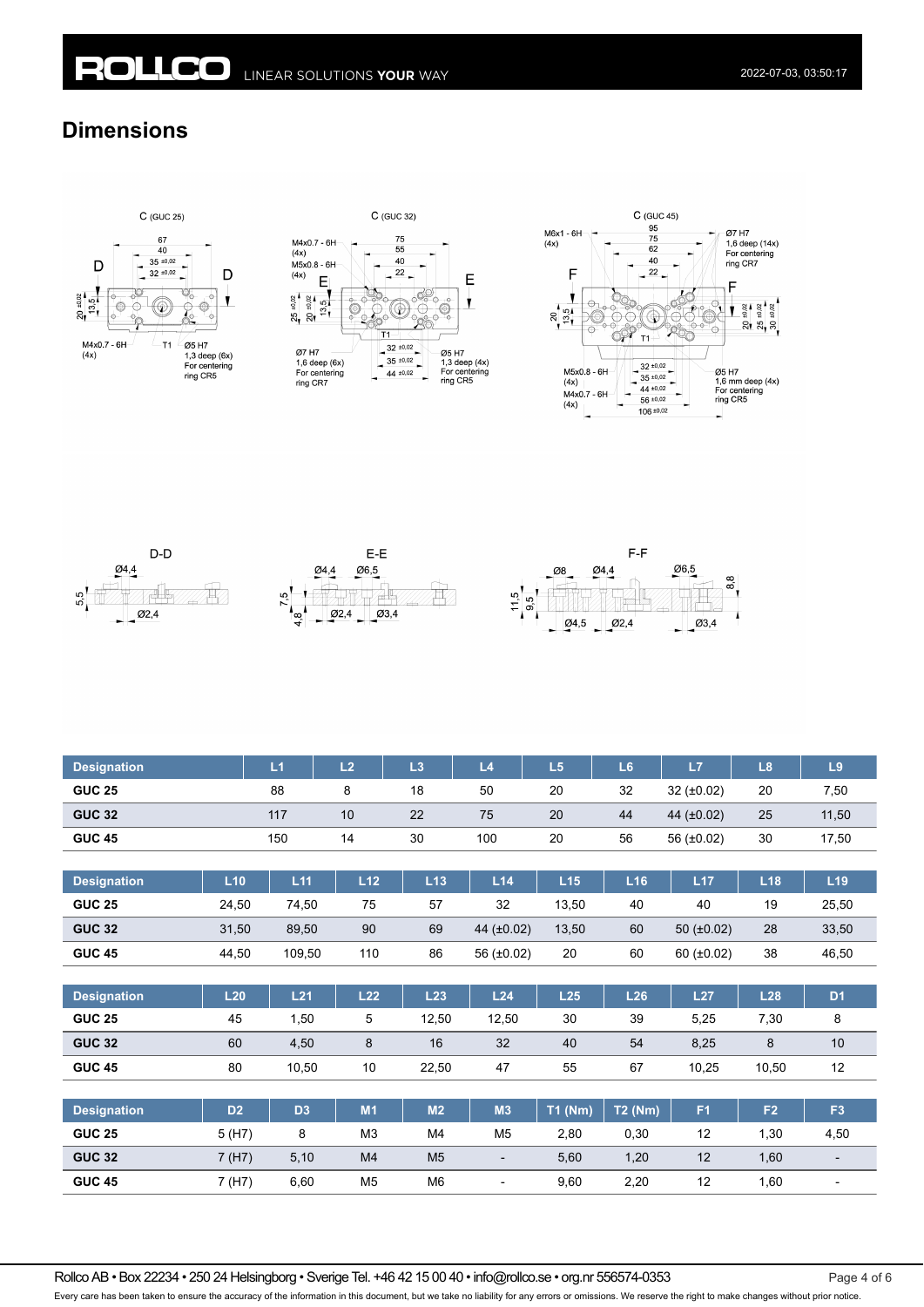#### **Dimensions**

| <b>Designation</b>                                                                                                                     | F4   |
|----------------------------------------------------------------------------------------------------------------------------------------|------|
| <b>GUC 25</b><br><u> Listen de la construcción de la construcción de la construcción de la construcción de la construcción de la c</u> | 0,30 |
| <b>GUC 32</b>                                                                                                                          | 0,30 |
| <b>GUC 45</b><br>the control of the control of                                                                                         | 0,30 |

Rollco AB • Box 22234 • 250 24 Helsingborg • Sverige Tel. +46 42 15 00 40 • info@rollco.se • org.nr 556574-0353 Page 5 of 6 Every care has been taken to ensure the accuracy of the information in this document, but we take no liability for any errors or omissions. We reserve the right to make changes without prior notice.